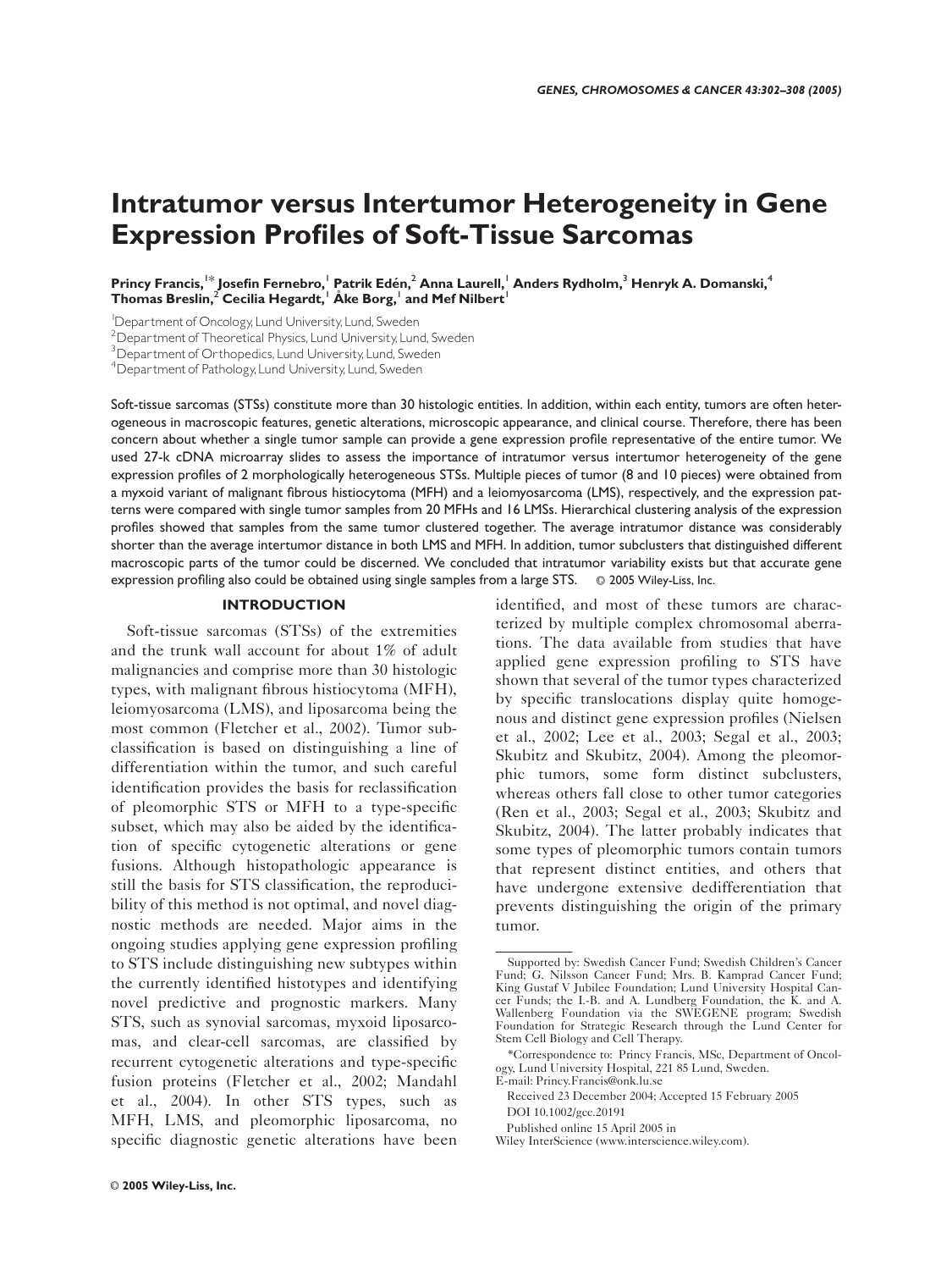| Tumor<br>piece | Necrosis <sup>a</sup> | Vascular<br>invasion | Myxoid<br>differentiation <sup>a</sup> | Mitoses<br>per 10 HPF | Cellular<br>pleomorphism <sup>a</sup> |
|----------------|-----------------------|----------------------|----------------------------------------|-----------------------|---------------------------------------|
| MIA            |                       |                      |                                        | 8                     |                                       |
| MIB            |                       |                      |                                        | 15                    |                                       |
| MIC            |                       |                      |                                        | 19                    |                                       |
| <b>MID</b>     |                       |                      |                                        |                       |                                       |
| MIE            |                       |                      |                                        | 23                    |                                       |
| MIF            |                       |                      |                                        | 28                    |                                       |
| MIG            |                       |                      |                                        | 34                    |                                       |
| MIH            |                       |                      |                                        | 31                    |                                       |
| LIA            |                       |                      |                                        |                       |                                       |
| LIB            |                       |                      |                                        |                       |                                       |
| LIC            |                       |                      |                                        |                       |                                       |
| LID            |                       | +                    |                                        |                       |                                       |
| LIE            |                       |                      |                                        |                       |                                       |
| LIF            |                       |                      |                                        |                       |                                       |
| LI             |                       |                      |                                        |                       |                                       |
| LIH            |                       |                      |                                        |                       |                                       |
| LII            |                       |                      |                                        |                       |                                       |
| LIJ            |                       |                      |                                        |                       |                                       |

TABLE 1. Histopathologic Data on Intratumor Pieces

 $a^2$ Parameters graded from 1 to 3:  $1 < 10\%$ , 2 10%–50%, 3  $> 50\%$ .

 $+$  present;  $-$  absent; HPF: high-power fields.

STS are often large; the median size of tumors of the extremities is 7 cm. Morphologically, STS often display intratumor macroscopic and microscopic heterogeneity. Can a gene expression profile determined from a single tumor sample obtained from a large, morphologically heterogeneous STS be used for diagnostic, predictive, and prognostic purposes? To what extent do differences in gene expression profiles within a tumor or between tumors of the same histopathologic type influence the results and the reproducibility? To determine the importance of intratumor versus intertumor variability, we performed gene expression profiling on 8 pieces from a myxoid MFH and on 10 pieces from a LMS and compared the expression profiles to those obtained for single tumor samples from 20 MFHs and 16 LMSs.

## MATERIALS AND METHODS

## Tumor Samples

Multiple tumor pieces were obtained from 2 deep-seated, high-grade pleomorphic STS: a MFH and a LMS. The MFH measured 17  $\times$  $15 \times 10$  cm and developed in the thigh of an 88year-old man. The 8 tumor pieces, labeled M1A through M1H, were histopathologically characterized separately and showed variable degrees of vascular invasion, myxoid degeneration, and necrosis (Table 1). The tumor was classified as a myxoid variant of a MFH. The LMS measured 11  $\times$  8  $\times$ 7 cm and developed in the groin of an 82-year-old man. The 10 tumor pieces, labeled L1A–L1J, showed variable degrees of necrosis, vascular invasion, and cellular pleomorphism (Table 1). The tumors used for comparison were single samples from 20 MFHs, 6 of which were myxoid MFHs, and from 16 LMSs (Table 2). Tumor morphology was reviewed by a sarcoma pathologist (H.A.D.) in all cases. Malignancy grading was based on a four-tiered grading system, and immunostaining included muscle-specific actin, smoothmuscle actin, S-100, EMA, cytokeratins, and markers to exclude melanoma and lymphoma. Ethical permission for the study was obtained from the ethics committee at Lund University.

## Microarray Analyses

We used spotted cDNA microarrays with 27,648 spots containing sequence-verified IMAGE clones from the Research Genetics IMAGE clone library. The slides were produced at the Swegene DNA Microarray Resource Center, Department of Oncology, Lund University. Clone information was linked to gene names using build 164 of the Unigene database (http://www.ncbi.nlm.nih.gov/UniGene), and 17,517 unique Unigene clusters were represented on the array.

# RNA Extraction, cDNA Synthesis, Labeling, and Hybridization

Frozen tumor tissue (80–120 mg) was pulverized under liquid nitrogen. Total RNA was extracted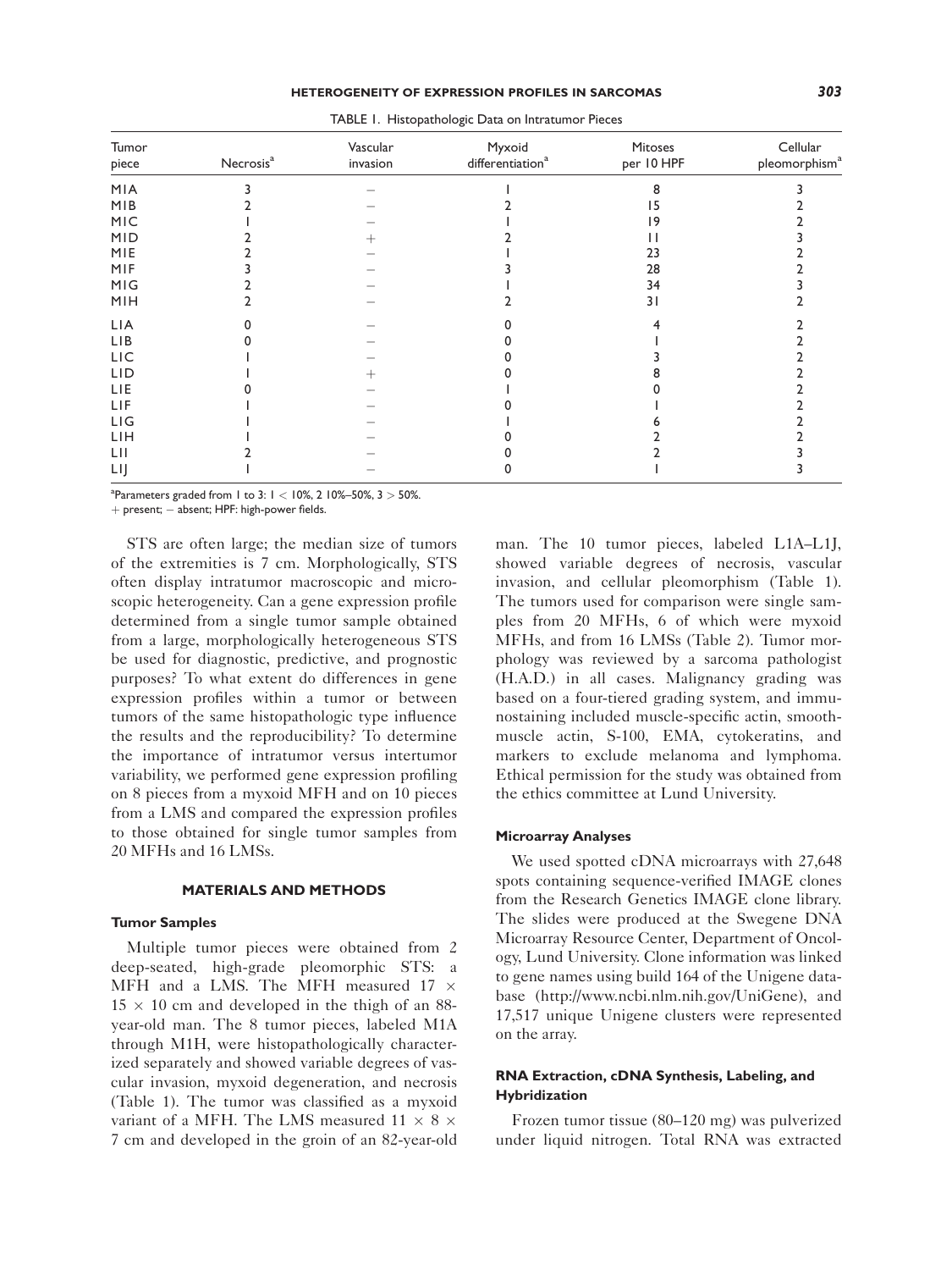| 304 | <b>FRANCIS ET AL.</b><br>_______ |
|-----|----------------------------------|
|     |                                  |

TABLE 2. Clinicopathologic Data on the Whole Tumor Series

| Case            | Patient no. | Age/sex | Tumor site | Tumor size<br>(cm)      | <b>Necrosis</b><br>$(+/-)$ | Vascular invasion<br>$(+/-)$ | Malignancy grade<br>$(I-IV)$       |
|-----------------|-------------|---------|------------|-------------------------|----------------------------|------------------------------|------------------------------------|
| MIA-H           | MFH-myx     | 88/M    | LE/D       | 17                      | $+$                        | $\boldsymbol{+}$             | IV                                 |
| M <sub>2</sub>  | MFH-myx     | 75/F    | LE/D       | 8                       | $+$                        | $\overline{\phantom{0}}$     | IV                                 |
| M3              | MFH-myx     | 71/F    | UE/S       | $\overline{4}$          | $^{+}$                     | $\overline{\phantom{0}}$     | IV                                 |
| M4              | MFH-myx     | 65/M    | LE/D       | П                       | $\ddot{}$                  |                              | IV                                 |
| M <sub>5</sub>  | MFH-myx     | 49/M    | UE/D       | $\overline{2}$          | $\overline{\phantom{0}}$   |                              | $\mathbf{I}$                       |
| M6              | MFH-myx     | 74/M    | UE/S       | 3                       | $+$                        | $\overline{\phantom{0}}$     | Ш                                  |
| M7              | MFH-myx     | 76/M    | LE/S       | 5                       | $\overline{\phantom{0}}$   | $\overline{\phantom{0}}$     | III                                |
| M <sub>8</sub>  | MFH-sp      | 69/M    | LE/D       | 9                       | $+$                        | $+$                          | IV                                 |
| M9              | MFH-sp      | 74/M    | LE/D       | 4                       | $\overline{\phantom{0}}$   | $\overline{\phantom{0}}$     | Ш                                  |
| MIO             | MFH-sp      | 70/M    | LE/S       | 3                       | $^{+}$                     |                              | IV                                 |
| MI I            | MFH-sp      | 54/M    | LE/S       | 5                       | $+$                        | $\overline{\phantom{0}}$     | ${\sf IV}$                         |
| M12             | MFH-sp      | 68/M    | LE/D       | 6                       | $^{+}$                     |                              | ${\sf IV}$                         |
| M13             | MFH-sp      | 54/F    | LE/S       | $\mathbf 2$             | $\overline{\phantom{0}}$   |                              | IV                                 |
| M14             | MFH-sp      | 77/M    | UE/D       | 8                       | $\ddot{}$                  | $\overline{\phantom{0}}$     | IV                                 |
| M15             | MFH-sp      | 58/M    | LE/D       | 9                       | $^{+}$                     | $\equiv$                     | IV                                 |
| M16             | MFH-sp      | 76/F    | LE/S       | $\overline{4}$          | $+$                        | $\overline{\phantom{0}}$     | IV                                 |
| MI7             | MFH-sp      | 77/F    | TW/D       | $\mathbf{H}$            | $+$                        | $+$                          | IV                                 |
| M18             | MFH-sp      | 59/M    | LE/D       | 17                      | $+$                        | $\overline{\phantom{0}}$     | ${\sf IV}$                         |
| M <sub>19</sub> | MFH-sp      | 37/M    | LE/D       | $\overline{10}$         | $^{+}$                     | $\overline{\phantom{0}}$     | ${\sf IV}$                         |
| M20             | MFH-sp      | 72/M    | LE/D       | 20                      | $+$                        | $+$                          | ${\sf IV}$                         |
| M21             | MFH-sp      | 80/F    | UE/D       | 6                       | $\overline{\phantom{0}}$   | $\overline{\phantom{0}}$     | Ш                                  |
| $LI$ A-J        | LMS         | 82/M    | LE/D       | $\mathbf{H}$            | $^{+}$                     | $+$                          | IV                                 |
| L2              | LMS         | 51/M    | TW/D       | 8                       | $+$                        | $\overline{\phantom{0}}$     | ${\sf IV}$                         |
| L <sub>3</sub>  | <b>LMS</b>  | 52/F    | LE/D       | П                       | $+$                        |                              | $\mathbf{III}$                     |
| L4              | LMS         | 73/F    | LE/D       | 5                       | $+$                        |                              | IV                                 |
| L <sub>5</sub>  | <b>LMS</b>  | 68/F    | LE/D       | 20                      | $^{+}$                     |                              | IV                                 |
| L <sub>6</sub>  | LMS         | 82/M    | LE/D       | $\overline{7}$          | $\overline{\phantom{0}}$   |                              | IV                                 |
| L7              | LMS         | 50/M    | LE/D       | 16                      | $+$                        | $\overline{\phantom{0}}$     | IV                                 |
| L8              | LMS         | 63/F    | LE/S       | $\overline{4}$          | $\overline{\phantom{0}}$   | $\overline{\phantom{0}}$     | IV                                 |
| L9              | <b>LMS</b>  | 74/F    | LE/D       | 10                      | $+$                        | $\boldsymbol{+}$             | IV                                 |
| LI0             | LMS         | 48/M    | LE/S       | $\overline{\mathbf{4}}$ | $\overline{\phantom{0}}$   | $\overline{\phantom{0}}$     | IV                                 |
| LH              | LMS         | 82/F    | LE/D       | 8                       | $+$                        |                              | IV                                 |
| L12             | <b>LMS</b>  | 88/F    | LE/D       | $\mathbf{H}$            | $+$                        | $\overline{\phantom{0}}$     | IV                                 |
| L13             | $LMS$ (LR)  | 77/M    | LE/S       | $\overline{7}$          | $\overline{\phantom{0}}$   |                              | $\ensuremath{\mathsf{III}}\xspace$ |
| L14             | <b>LMS</b>  | 77/M    | LE/S       | 12                      | $+$                        |                              | IV                                 |
| L <sub>15</sub> | LMS         | 40/F    | LE/D       | 27                      | $\overline{\phantom{0}}$   |                              | IV                                 |
| L16             | <b>LMS</b>  | 61/M    | LE/D       | 12                      | $\qquad \qquad -$          |                              | IV                                 |
| LI7             | LMS         | 82/M    | LE/D       | $\overline{7}$          | $^{+}$                     | $\equiv$                     | ${\sf IV}$                         |

 $+$  present;  $-$  absent.

Abbreviations: MFH: malignant fibrous histiocytoma, LMS: leiomyosarcoma, myx: myxoid, sp: storiform-pleomorphic, LR: local recurrence, S: superficial, D: deep, LE: lower extremity, UE: upper extremity, TW: trunk wall.

using TRIzol<sup>®</sup> reagent (Invitrogen<sup>TM</sup> Life Technologies, Carlsbad, CA) and the RNeasy<sup>®</sup> Midi Kit (Qiagen Inc., Valencia, CA) according to the manufacturers' instructions. Universal Human Reference RNA (Stratagene, La Jolla, CA) was used as the reference. cDNA was synthesized from  $25-35$  µg of tumor RNA and 20 µg of reference RNA and indirectly labeled with Cy3 and Cy5 for the tumor and reference RNA, respectively, using the CyScribe cDNA Post labeling kit (Amersham Biosciences, Amersham, UK). Reverse transcription was primed with anchored oligo(dT) and catalyzed by CyScript<sup>TM</sup> reverse transcriptase in the presence of amino allyl-dUTP. After reverse

transcription, the remaining RNA templates were degraded by alkaline hydrolysis treatment using NaOH, and the cDNA was ethanol-precipitated. The amino allyl–modified cDNA from the tumor and the reference were labeled separately, purified using the Cyscribe GFX purification kit (Amersham Biosciences), and pooled before being vacuum-dried to a pellet. The blocking reagents poly d(A) (Amersham Biosciences), yeast tRNA (Sigma, St. Louis, MO), and human Cot-1 DNA<sup>®</sup> (Invitrogen<sup>TM</sup> Life Technologies) were added to the pooled sample in order to reduce nonspecific hybridization. The hybridization steps were carried out manually with the help of the Pronto!<sup>TM</sup>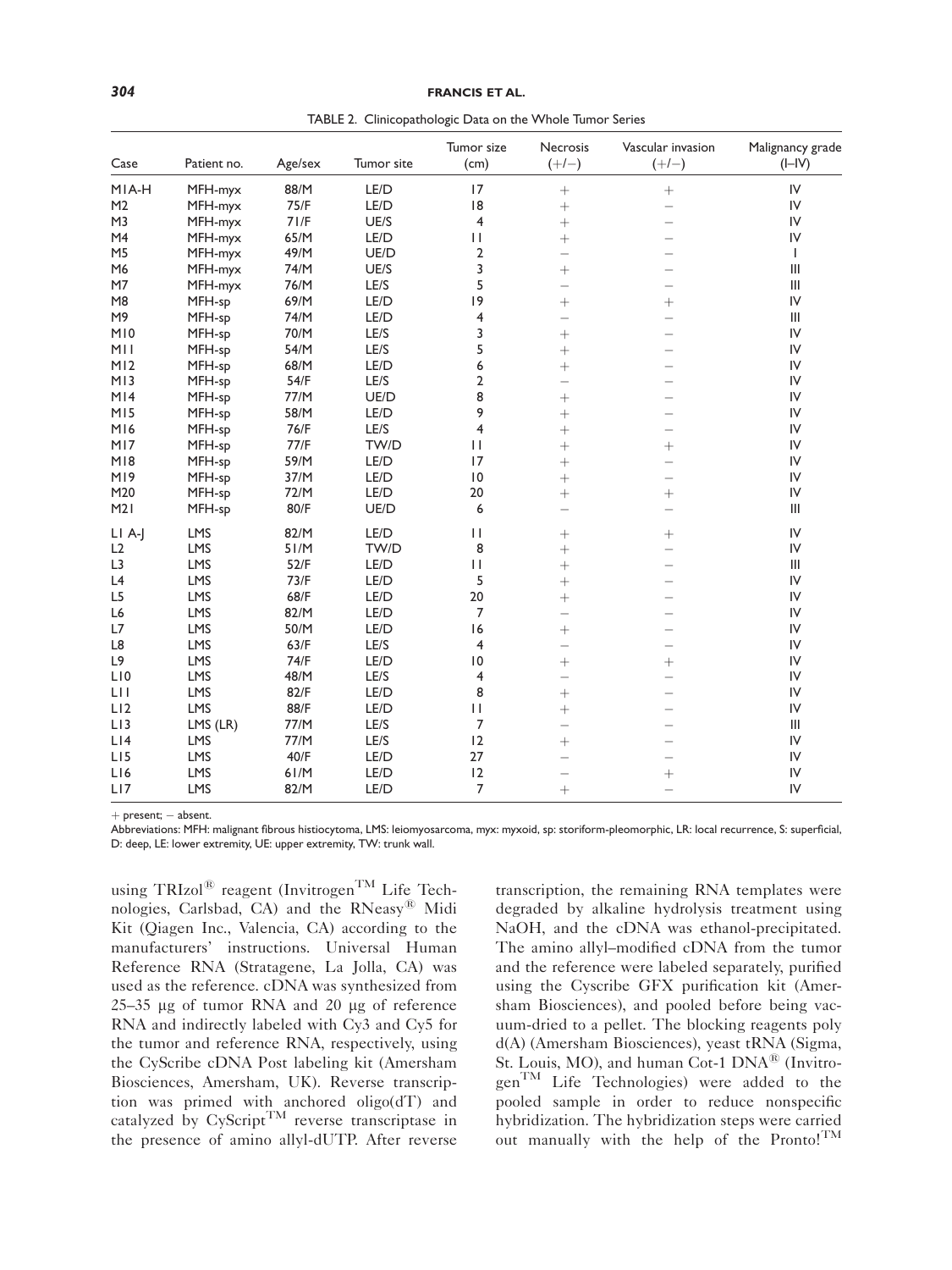Universal Hybridization Kit (Corning Life Sciences, Corning Inc., NY) according to the manufacturer's instructions. The labeled pellet was dissolved in the Pronto! $\mathfrak{D}$  hybridization solution and applied to the slide, which was then sealed in a Corning<sup>®</sup> hybridization chamber at  $42^{\circ}$ C for 18–20 hr.

## Image and Data Analyses

The slides were scanned using the Agilent DNA microarray scanner (Agilent Technologies, Palo Alto, CA) to obtain images with a resolution of 5 µm. Image analysis and data extraction were carried out using  $GenePix^{TM}$  Pro 4.1.1.4 version (Axon Instruments Inc., Foster City, CA). Automatic spot detection was manually verified for inaccuracies in order to eliminate artifacts and bad spots. All data management and analyses were carried out using the Web-based BioArray Software Environment (BASE; http://base.onk.lu.se/int/; Saal et al., 2002). Background corrections, filtering, transformations, and analyses were performed uniformly on the data. Expression ratios were calculated from background-corrected spot intensities, and spots were used that had diameters greater than or equal to  $55 \mu m$  and had been flagged as "found" in GenePix Pro. Expression values, defined as the 2 logarithm of the expression ratios, were normalized using the local LOWESS (Cleveland et al., 1979) method in 8 print-tip groups to correct for spatial bias. For each spot, the uncertainty of the expression value was estimated as  $u =$  $(SNR<sub>1</sub>)<sup>-2</sup> + (SNR<sub>2</sub>)<sup>-2</sup>$ , where  $SNR<sub>i</sub>$  is the signal-tonoise ratio for channel  $i$ . Nineteen samples were hybridized in duplicate (18) or triplicate (1), and replicate assays were merged in a weighted fashion. The weighted mean of a set of values,  $x_i$ , was defined as  $m = \sum_i w_i x_i / \sum_i w_i$ , where the weight, w<sub>i</sub>, is  $exp(-3u_i^{1/2}/|x_i - m|)$ . This set of equations was solved numerically by simple iteration. The error of the merged value was defined as  $U = 1/\sum_i (1/u_i)$ +  $\Sigma_i \omega_i^2 (x_i - m)^2 / (\Sigma_i \omega_i)^2$ . The merged data were transformed again using an error model that moves intensity values of poor-quality spots (spots with low SNR) toward the mean of that particular gene across all hybridizations, reducing the importance of the poor-quality spot in later analysis. The modified expression value was given by  $x'_i = w_i(x_i - m)$ . Filters for variation and presence of expression across hybridizations were set to reject all spots with a standard deviation of the modified expression value that was smaller than 0.3 and expression in less than 90% of the samples, which resulted in 5,724 spots (representing 5,345 reporters) in the expression analysis. Unsupervised

agglomerative hierarchical clustering was carried out in order to group together tumor samples on the basis of the expression profiles across all spots. The distance between genes was measured using the Euclidean distance metric, whereas the Pearson correlation distance metric (distance,  $d = 1 - \frac{1}{2}$ Pearson correlation coefficient) was used to measure the distance between samples in the hierarchical cluster analysis. Measurement of pair-wise Pearson correlation distances between samples and two-dimensional-multidimensional scaling (2D-MDS) analysis also were performed.

# RESULTS

The final expression analysis was based on 5,345 reporters, and the unsupervised cluster analysis showed that the samples obtained from the same tumor (the myxoid MFH M1 and the LMS L1) clustered together and separately from the individual pieces (Fig. 1).

The intratumor pieces were hybridized on the same prints of slides. The single tumor pieces from the different MFHs and LMSs were all hybridized on 4 print batches of slides (one of which also was used for the intratumor LMS hybridizations). Three intratumor pieces from the LMS and 15 of the single LMSs were hybridized in duplicate, and one single-piece tumor was hybridized in triplicate on different prints. All repeats clustered next to the first sample were run regardless of the difference in prints (data not shown), which motivated the merging of the data described. The distance between the 3 duplicate experiments from the LMS L1 were comparable to the distance between the closest intratumor pieces, L1A-L1B and L1E-L1F (data not shown). Hence, the difference between the closest pieces within a tumor was similar to the experimental variability. The 20 MFHs and the 16 LMSs analyzed were used as controls for intertumor variability of the gene expression profiles and were therefore not analyzed further for subclustering or possible discriminating genes because this was not within the scope of the study.

The intratumor distances between the 8 pieces of the myxoid MFH M1 and the 10 pieces of the LMS L1 were compared to the intertumor distances between the 20 MFHs and the 16 LMS from which single pieces were obtained. The Pearson correlation (centered, unsquared) coefficient  $r$  was measured for all pairs of samples within the M1 (M1A–H), MFH (M2–21), L1 (L1A–J), and LMS (L2–17) groups, and the corresponding pair-wise distance was calculated as  $d = 1 - r$  (Table 3). The average distance calculated within the groups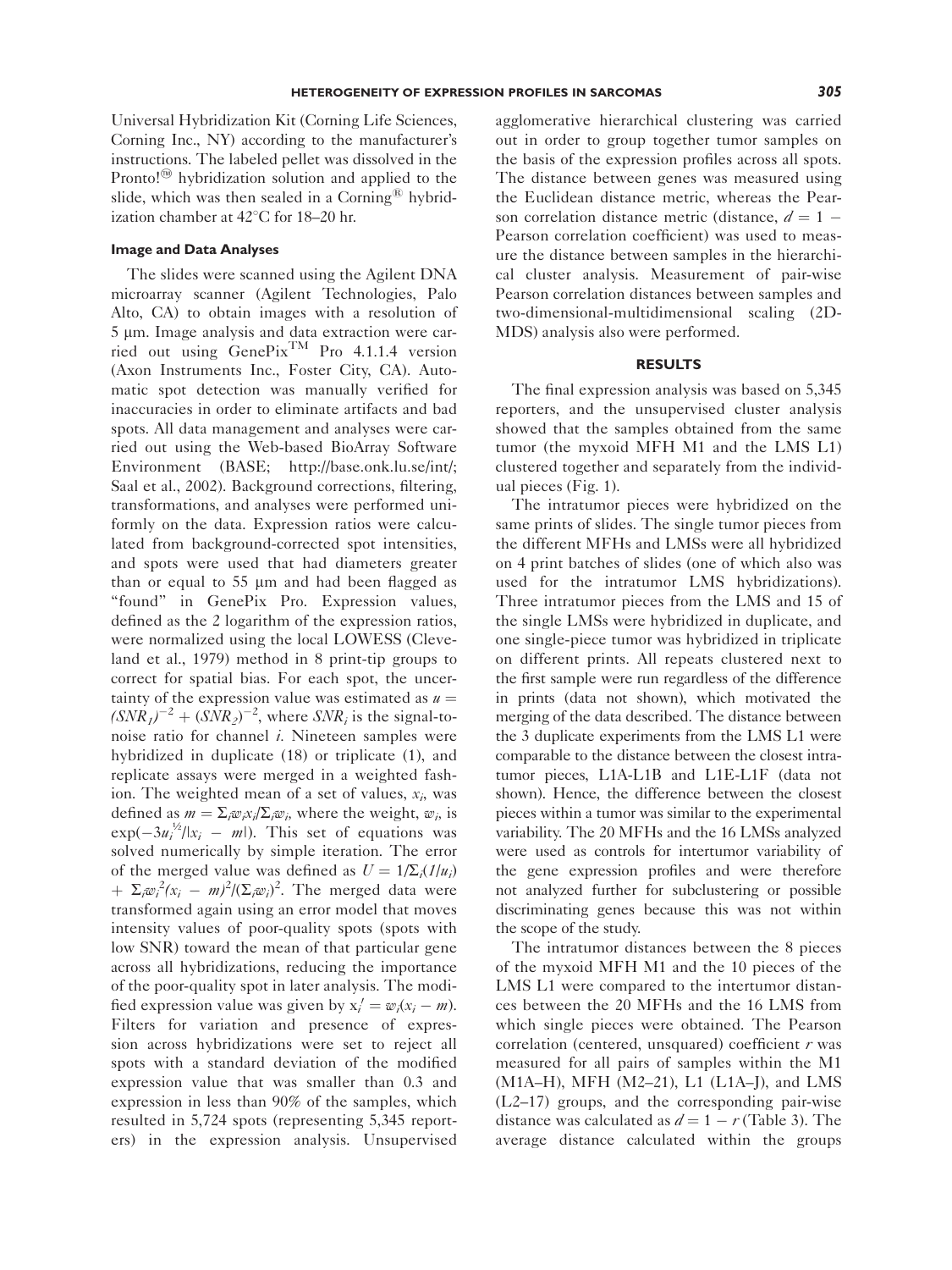

Figure 1. Macroscopic pictures of the 2 soft-tissue sarcomas from which multiple pieces were obtained: the  $1 \times 8 \times 7$  cm macroscopically multilobulated and microscopically heterogeneous LMS, on the left, and the  $17 \times 15 \times 10$  cm high-grade and pleomorphic myxoid MFH, on the right. Cluster analysis showed separate clusters for the 2 multiple-piece tumors compared to the 16 LMSs and the 20 MFHs from which single pieces were obtained.

|  |  |  | TABLE 3. Intratumor and Intertumor Distances |  |
|--|--|--|----------------------------------------------|--|
|--|--|--|----------------------------------------------|--|

| Group          | No. of samples | No. of pairs | Minimum distance | Maximum distance | Average distance |
|----------------|----------------|--------------|------------------|------------------|------------------|
| M1/intratumor  |                | 28           | 0.2036           | 0.8339           | 0.5043           |
| MFH/intertumor | 20             | '90          | 0.474            | 1.247            | 0.9617           |
| LI/intratumor  | 0              | 45           | 0.1424           | 0.7745           | 0.429            |
| LMS/intertumor | '6             | 20           | 0.528            | .2835            | 0.9809           |

showed that this value was close to 1 for the LMS and MFH groups and close to 0.5 for the L1 and M1 groups. Thus, the average intratumor distance was considerably lower than the average intertumor distance for both LMS and MFH. The average intratumor distances in both tumor types also were smaller than the minimal intertumor variability (except for 1 intertumor distance in the MFH group). In the LMS, maximal intratumor variability was at the same level as minimal intertumor variability. The MFH showed somewhat higher intratumor heterogeneity, with a maximal intratumor heterogeneity that was at the same level as the average intertumor variability.

The relationships between the intratumor and intertumor pieces in their expression profiles also were estimated in a 2D-MDS plot, which was based on the minimized squared error of Euclidean distances (Fig. 2). The MFH M1 showed somewhat higher intratumor heterogeneity because the L1 pieces clustered closer together than did the pieces from M1.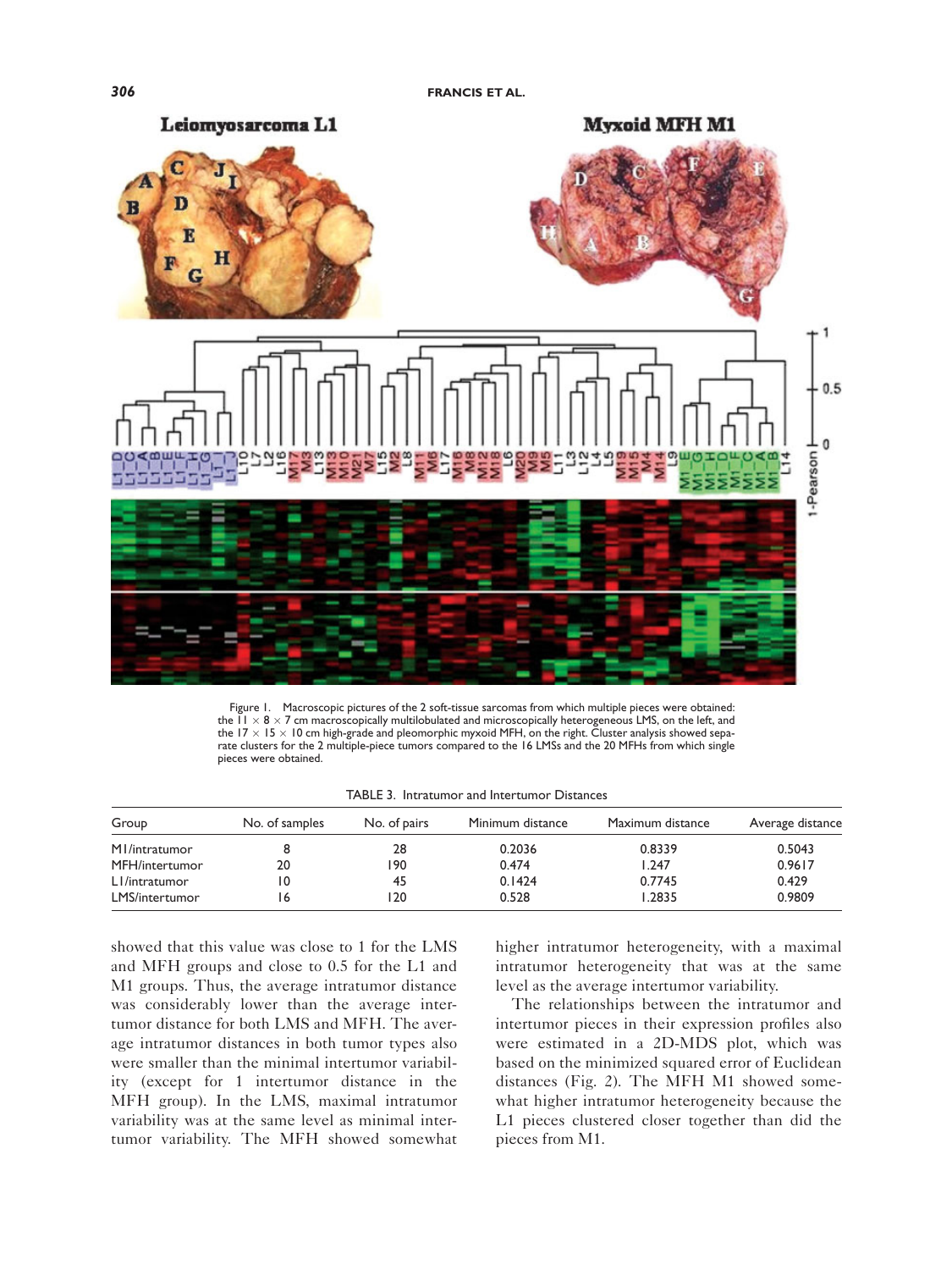

Figure 2. Multidimensional scaling (MDS) plot demonstrating intratumor (L1A-J and M1A-H) versus intertumor (L2-17 and M2-21) heterogeneity.

## **DISCUSSION**

Morphologic heterogeneity is evident in STS. Örndal et al. (1994) demonstrated variability of karyotypic abnormalities in MFH, LMS, liposarcoma, synovial sarcoma, and chondrosarcoma. Different, albeit related, cytogenetic clones were found in 21 of 73 single pieces of tumor, and different clones in different parts of the tumor were detected in 12 of 16 tumors. Hence, cytogenetic heterogeneity and clonal evolution seem to be common in STS and have been detected most often in MFH and LMS (Örndal et al., 1994). Because gene expression profiles in STS may identify hitherto unrecognized but clinically relevant tumor subsets, we aimed to assess to what extent the intratumor and intertumor variability of expression profiles affect the reproducibility of the findings.

The 2 tumors investigated, a myxoid MFH and an LMS, are heterogeneous tumor types. Both tumors were large and displayed pronounced macroscopic heterogeneity, which was particularly evident in the multilobulated LMS (Fig. 1). Both tumors also showed histopathologic variability in differentiation, myxoid appearance, necrosis, and vascular invasion within the tumors (Table 1). We analyzed gene expression profiles from multiple pieces of these tumors and compared them to single pieces from 36 MFHs and LMSs. In the cluster analysis, the 9 pieces from the myxoid MFH and the 10 pieces from the LMS formed separate subclusters from the tumors from which single pieces were obtained (Fig. 1). When the distances within

these 2 tumors were compared to the distances between the remaining tumors, the maximal intratumor distance was lower than the average intertumor distance. However, the maximal intratumor distance was greater than the intertumor distance between the 2 single-piece tumors that were most closely related. These findings not only suggest that single tumor samples from macroscopically as well as microscopically heterogeneous STSs provide expression profiles that cluster closely together, but also demonstrate that the variability within tumors may be as high as that between different tumors of the same histopathologic subtype.

Shmulevich et al. (2002) evaluated intratumor heterogeneity in 3 LMSs from which 3 peripheral tumor samples and 1 core sample were obtained. Euclidian distances, used to assess the proximities between the samples, demonstrated a high degree of concordance in the global gene expression profiles between the samples from the tumor periphery and core. Shmulevich et al., (2002) concluded that variability between the different tumor sections was within the experimental variability between replicate experiments. In the cluster analysis in our study, the different pieces from the 2 tumors also showed a tendency to cluster according to their original position within the tumors. In the myxoid MFH, the peripheral tumor pieces G, E, and H formed one subcluster, whereas the more central pieces, A–D and F, formed another subcluster. Also, in the LMS, which was exceptionally macroscopically heterogeneous with multiple connected tumor nodules (Fig. 1), subclustering of pieces next to each other was evident; pieces A and B (which formed one nodule) clustered together and were most closely related to nearby pieces C and D. Pieces E–H, which formed the largest nodule, clustered together, and finally, I and J, which formed the last nodule, clustered together. This tumor also demonstrated that variability between 2 pieces was approximately as pronounced as intraexperimental variability for pieces that were repeated (H, I, and J).

Although some of the same genes that have been reported by different studies to show altered expression in STS overlap, many genes do not (Allander et al., 2002; Nielsen et al., 2002; Segal et al., 2002; Lee et al., 2003). These discrepancies may be explained by several factors, including differences in sample size, in technical platforms used, in the number of genes investigated, in the references used, and in the approaches and methods used for the statistical evaluation of the results. On the basis of the results of our study, intratumor